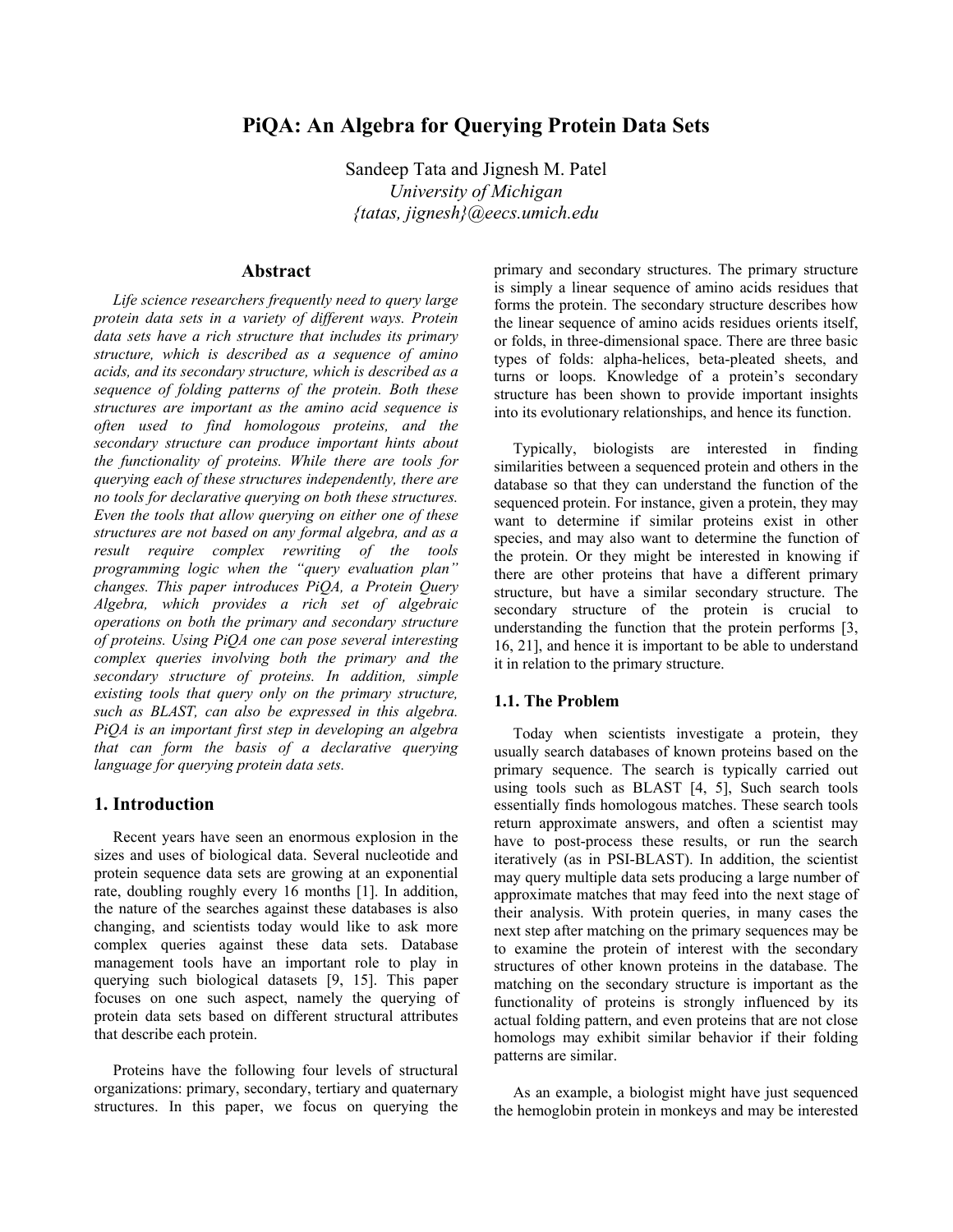in hemoglobin and other proteins in other species that are "similar" to this protein. Such comparisons are also useful in tracking evolutionary changes in the structure of the protein [23]. In certain other instances, when a biologist is trying to find a protein that matches a certain structural fingerprint  $-$  i.e. a certain spatial arrangement, they might have a secondary structure in mind and want to find proteins in the database that have a similar structure.

In many cases, these steps of querying on the primary and secondary structures may be repeated many times, and for many different databases. Often the iteration between these steps is driven by a manually coded program, which may need to be modified every time the underlying *query* changes. In addition, this entire process may needs to be carried out for each distinct experiment that is undertaken in a lab. A declarative query tool that permits querying on both the primary and secondary structures can not only reduce the time spent in posing such queries, but can also allow the biologist to pose more complex queries than are currently used today.

As an example, using currently existing tools one cannot express the following query in a straightforward way: *Match the given primary sequence of length 120, but ignore mismatches in the segment from positions 44 to 78 if it is on a loop in the secondary structure.*

In the next several sections we shall describe an algebra that can be used to query protein data sets based on both the primary and secondary structures. The algebra supports approximate matching, and also includes operators that allow extensions of two or more approximate matches to calculate a "longer" match. We believe that the algebra is expressive enough to express a large class of interesting queries on both the primary and secondary structures of proteins.

The motivations for developing such algebra are fairly obvious to a database audience. The algebra is a first step in providing a declarative query language-based interface to the user, rather than the more cumbersome procedural paradigm that is currently being used for queries across both primary and secondary structures. In addition, the algebra can also be exploited by a query optimizer to produce efficient query plans.

The key contribution of this paper is the presentation of PiQA – a Protein Query Algebra that enables us to express queries on both the primary and secondary structures of proteins. To the best of our knowledge PiQA is the first algebra that allows querying on both these structures. Using PiQA we also show how existing queries on only the primary structure can be expressed in this algebra. In addition, we also illustrate the use of the algebra in query optimization.

In Section 2, we describe related tools and techniques for querying protein datasets. Section 3 describes the types and operators in PiQA. Section 4 presents several sample queries to demonstrate the expressive power of the algebra. Section 5 uses an example to illustrate the use of the algebra for query optimization. Section 6 concludes the paper and points to directions for future work.

# **2. Related Work**

Surprisingly, there is little previous work on developing an algebraic framework for querying biological data sets. Recently, Hammer and Schneider [13] proposed a long-term approach towards developing an algebra that abstracts several biological processes. Seshadri et al. [19, 20] describe techniques for querying sequence databases. However, these techniques primarily focus on aggregate-based analysis of sequences, and are not directly applicable for querying biological sequences, which often require pattern matching and approximate matching operators. There has been a lot of work in string matching, including proposals for a declarative language based on alignment calculus for strings [11]. However, these techniques can only be applied to primary sequence matching without approximations.

The algebraic constructs that we develop in this paper employ many of the constructs that have been developed for nested relational algebras [2, 14, 18, 22]. However, we have been able to express the queries that we target using only a limited form of nesting, namely PNF relations [18], with only one level of nesting. Consequently, the optimizations too are simpler than those developed for more general forms of nesting [8, 10, 17].

### **2.1. Primary Structure-based Searching**

A number of tools have been developed for searching on nucleotide sequences and primary protein sequences. The most frequently used tool in this category is the BLAST [4, 5] family of search programs. BLAST works in three steps: in the first step it finds all *K*-mers (strings from the alphabet of length  $\overline{K}$ ) that score above a certain threshold with some part of the query string. In the next step, it searches the database to find hits. In the final step, BLAST extends the hits according to certain heuristics and returns a list of *high-scoring segment pairs.* This score is a measure of similarity.

### **2.2. Secondary Structure-based Searching**

Searching based on the secondary structure of proteins has recently been examined by Hammel and Patel [12]. The authors define an intuitive query language that can be used to express queries on secondary structure and also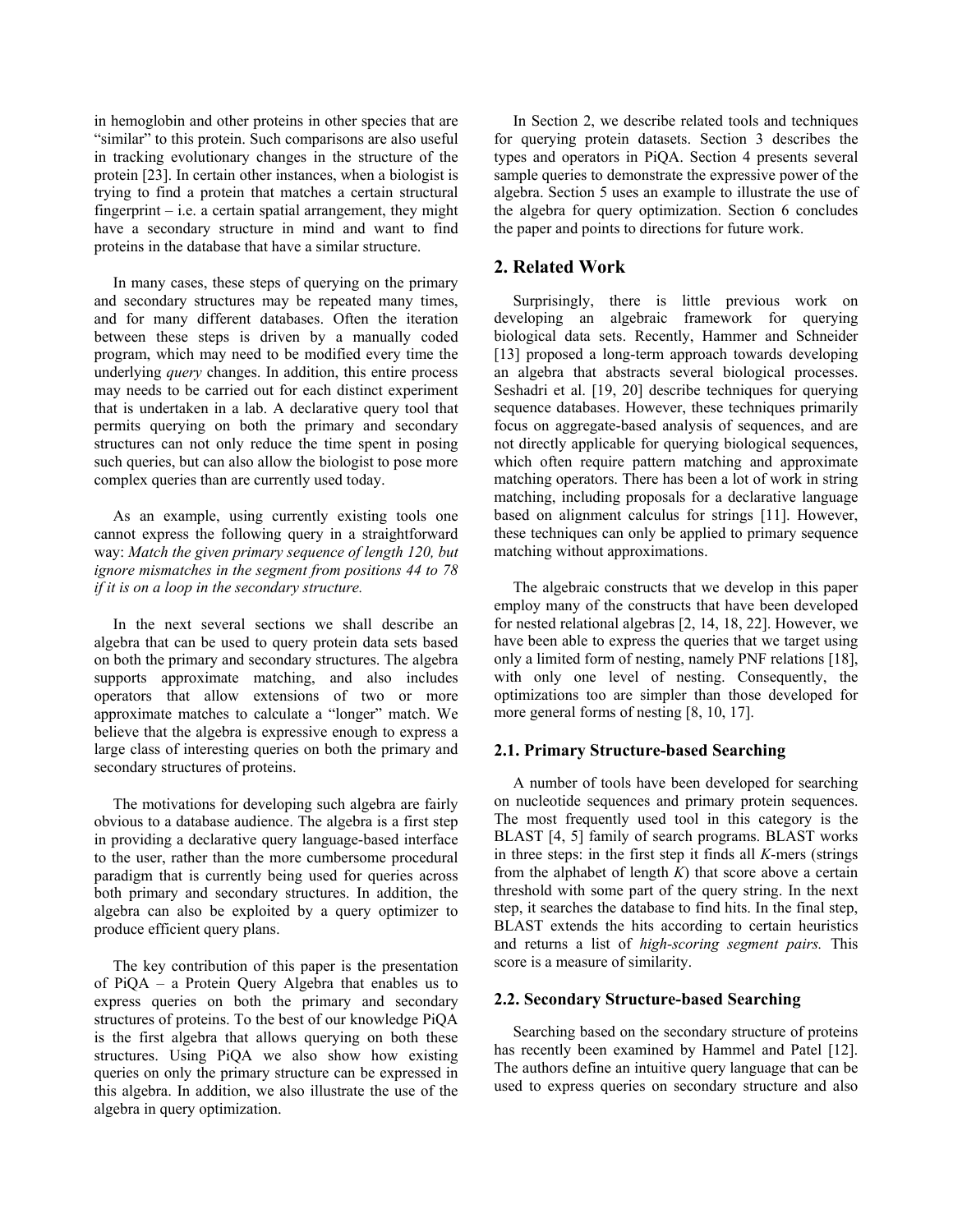developed techniques for evaluating and optimizing these queries.

# **3. The PiQA Algebra**

The algebra that we describe is a multi-sorted algebra. The operators can be composed to specify complex queries involving both the primary structure and the secondary structure. We have formulated the algebra as an *extension* to relational algebra so that we still have the advantage of modeling data as relations. More precisely, the relations in our model are in the Partitioned Normal Form (PNF) [18]. (PNF relations restrict the class of general nested relations to guarantee the desirable property that a nest operation is the inverse of an unnest operation.)

We shall first describe all the types in the algebra, and then describe each of the operators, the types of their operands, and the type of the result. In the interest of space, we do not describe the basic relational algebraic constructs [7], and extensions of these constructs to accommodate PNF relations [18].

### **3.1. Types**

The basic types in the algebra are:

- Basic Scalar Types Integers, Characters etc.
- Matches
- Sequences
- Tuples
- Relations (sets)

## **3.2 Description of the Types**

**3.2.1. Matches.** A *Match* is used to correlate a query pattern to a sequence. It is a 2-tuple where the first component is an identifier. The identifier is a unique key that identifies a particular sequence. We could have used a Skolem function instead, but for simplicity we use an identifier. The second component is a sequence of 3 tuples. Each 3-tuple is a *match element*. Match elements are described by three attributes: *position* – which refers to the position of the match element in the string, *length* – which refers to the length of that match element, and a *score* – which refers to the score of that match element.

For instance, **(CG2B, ((22, 7, 6), (44, 12, 9)))** is a match which could have been the result of some operation, and it means that the sequence referred to by CG2B matched at position 22 and at position 44 with lengths of the matches being 7 and 12, and the scores being 6 and 9 respectively.

For ease of presentation, in some of the examples below, we represent the matches in an alternative form. In this alternative representation, the match is represented as a 4-tuple where the first component is an identifier. The remaining components of a match are sequences. The second component is a sequence of integers which refer to positions in a string, the third component is a sequence of integers which refer to the lengths of each of the matches whose positions are referred to by the previous sequence, and the fourth sequence in a match comprises the integers that represents the scores. In this alternative representation, the previous example would be expressed as: **(CG2B, (22, 44), (7, 12), (6, 9)).**

Several operators that we describe operate on sets of matches. We can view a set of matches as a nested relation with the first identifying component of the match serving as a key which functionally determines the other attributes in the relation. With this interpretation, we observe that these sets are in Partition Normal Form [18].

For ease of presentation, in some of the examples in this paper, we represent the third and fourth components of the match in the alternative representation as a function from natural numbers (sequence positions) to natural numbers (the match positions, lengths or the scores).

In addition in this paper, we do not consider null matches.

**3.2.2. Regular Expressions and Matches.** A *regular expression* is used to represent a match criterion. As in [12], a regular expression is expressed as a sequence of *segment predicates*, each of which must be matched to satisfy the entire expression. Each segment predicate is described by the type and the length of the segment. The type of the segment is drawn from the alphabet of the underlying sequence, and depends on the sequence being queried. For the protein secondary structures, the allowed segment types are h, e, and l, for the alpha-helices, betasheets, and loops, respectively. In addition we also add a fourth option, '?', which stands for a gap segment and allows scientists to represent regions of unimportance in a query. The length of the segment is specified using an upper bound and a lower bound, each of which could be 0. In addition the upper bound could be specified as  $\infty$ . Segment predicates over other structures are similar, except that the type used is set to the symbols in the underlying alphabet, with the addition of the '?' symbol.

Formally, a regular expression is defined using the rules shown in Figure 1.

As an example, consider the following expression on a protein secondary structure:  $\leq e$  3 5> $\leq$ ? 0  $\infty$  $\leq$ l 7 7>. This regular expression matches all proteins that contain a beta-sheet of length 3 to 5 followed at some point by a loop of length 7.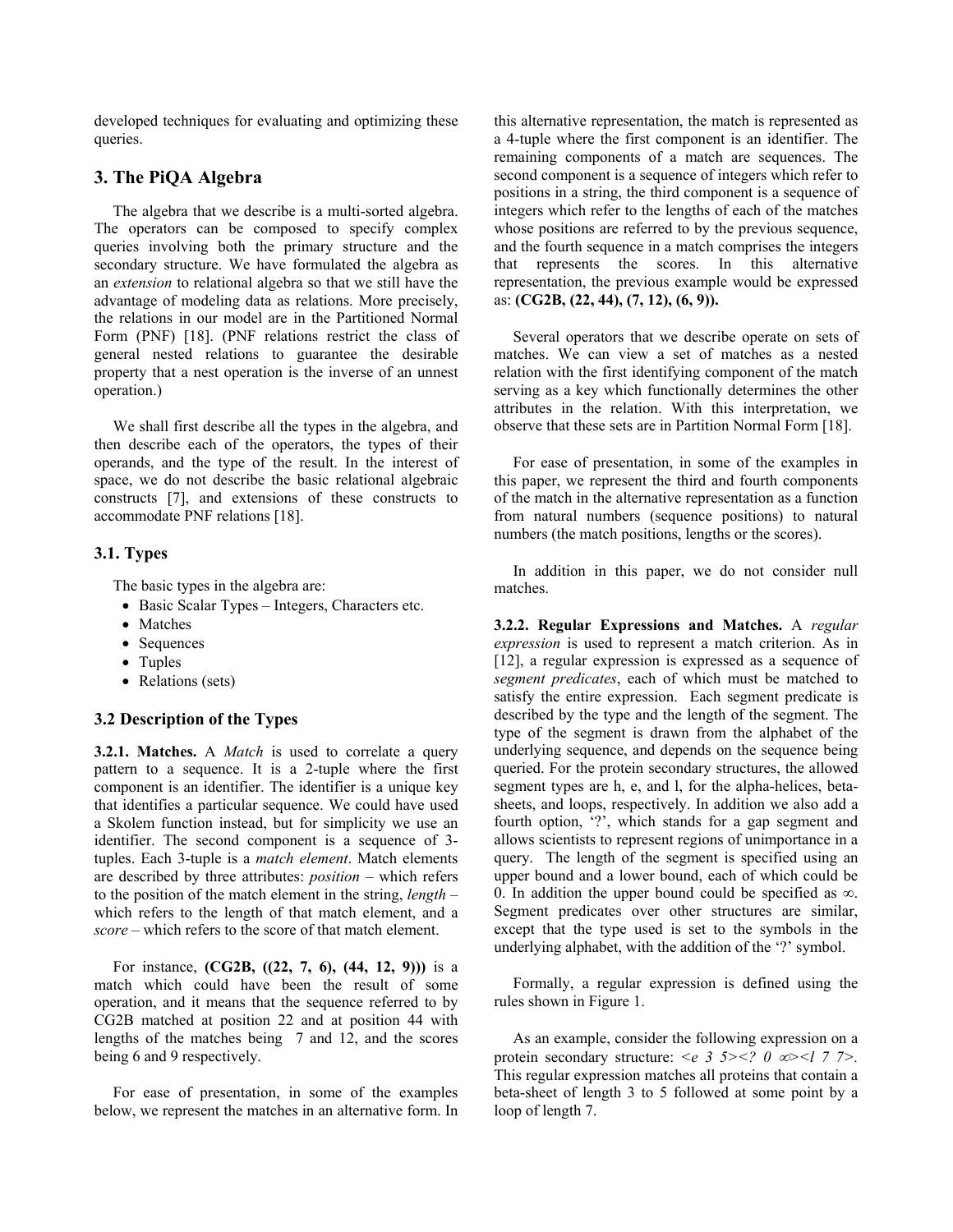| $RegExp \rightarrow \{Segments\}$                                          |  |  |
|----------------------------------------------------------------------------|--|--|
| Segments $\rightarrow$ Segment*                                            |  |  |
| Segment $\rightarrow$ <type lb="" ub=""></type>                            |  |  |
| type $\rightarrow$ e   h   l   ? (for protein secondary structures)        |  |  |
| type $\rightarrow$ A   R   N   D     ? (for protein primary<br>structures) |  |  |
| type $\rightarrow$ A   G   C   T   ?<br><i>(for nucleotide sequences)</i>  |  |  |
| $lb \rightarrow$ any integer $\geq 0$                                      |  |  |
| ub $\rightarrow$ any integer $\geq 0$   $\infty$                           |  |  |
| Segment Constraint: $lb \leq ub$                                           |  |  |
| <b>Figure 1: Regular Expression Syntax</b>                                 |  |  |

**3.2.3. Sets and Sequences.** *Sets* and *Sequences* are well known types. Sequences have the standard position (or index) operator which allows access to an arbitrary element in the sequences. For example, the  $i<sup>th</sup>$  position in a sequence S is simply accessed as S(i).

In this algebra, we only permit a sequence of the basic scalar types. That is, we may have a sequence of integers, characters, etc. But we do not have sequences on complex types such as relations. We do not define operations on sequences directly, but on the matches that have sequences as a part. And therefore, not having sequences of more complex types does not detract from the power of expressing queries that PiQA targets.

Since a string is merely a sequence of characters (over a relevant alphabet), we will use the terms string and character sequence interchangeably.

### **3.3. Operators**

In this section, we describe the PiQA operators.

### **3.3.1. Match operator (\*)**

*\*: Set<strings>* × *(str* ∪ *regexp)*→*Set* 

The match operator searches the set of strings (the left operand) to find substrings that approximately match the right operand, which could be a string or a regular expression specifying a set of strings. The result of this operation is a set of matches, each consisting of the identifier of the corresponding string, the match-positions and their lengths and scores. Symbolically, a match expression is of the form:

**T** \* (str | regexp), where T is a set of strings.

A common use of the match operator is to search on the primary structures using a string *str*, or searching on the secondary structures using a regular expression *regexp*.

The match operator is defined under *some* matching criterion, for instance PAM-30, PAM-70 or a BLOSUM62 matrix can be used to determine a match score between two primary protein structures. One may also choose to use an exact matching criterion or some other measure of approximate matching – gapped, ungapped, etc. for secondary structures (and even for primary structures). We will not deal in depth with specific matching criteria in this paper. Though certain kinds of optimization may be possible if we know the matching criterion and scoring function used, in the interest of generality, our formulation will not be tied to any choice of matching criteria, except when explicitly specified.

#### Example:

Consider a protein table, P, with the following attributes:  $id - a$  unique identifier,  $p - a$  string representing the protein primary structure, and *s* – a string representing the protein secondary structure. In this example, we shall use the short-hand **P**.p to denote the set of primary sequences, and **P**.s to denote the set of secondary sequences.

|  | <b><i><u>*GQISDSIEEKRGFF</u></i></b> | "HLLLLLLLLHEE" |
|--|--------------------------------------|----------------|
|  | "EEKKGFEEKRAVW" "LLEEEEEHHHHHI."     |                |
|  | "QDGGSEEKSTKEEK" HHHHLLLEEEELLE      |                |

 $str = "EEK"$ regexp =  $<$ l 3 5>

**P**.p \* str = { $(1, (8), (3), (3), (2, (1, 7), (3, 3), (2, 1)), (3, 3)$  $(6, 12), (3, 3), (1, 0)$ }

**P**.s \* regexp = { $(1, (2, 3, 4, 5, 6, 7, 8), (5, 5, 5, 5, 5, 4, 3),$  $(1, 1, 1, 1, 1, 0, 1), (3, (5, 12), (3, 3), (2, 2))$ 

The scores assigned in the example above have been arbitrarily assigned. However, we can also choose to explicitly specify the scoring criteria. If we for instance wished to specify that the matches be scored using the BLOSUM62 matrix, we would say:

$$
\mathbf{P}.\mathbf{p} *_{\text{BLOSUM62}} \text{str} \tag{1}
$$

This is a simple way of expressing the idea used in BLAST for similarity searching. The nature of the matching operation has an effect on the semantics of other operators that we will describe in subsequent sections.

#### **3.3.2. Nest (υ) and Unnest (μ) Operators**

*υ: Set<matches>* → *Set<matches> μ: Set<matches>* → *Set<matches>* 

Unnest  $(\mu)$  is a simple operator that flattens out a relation holding matches.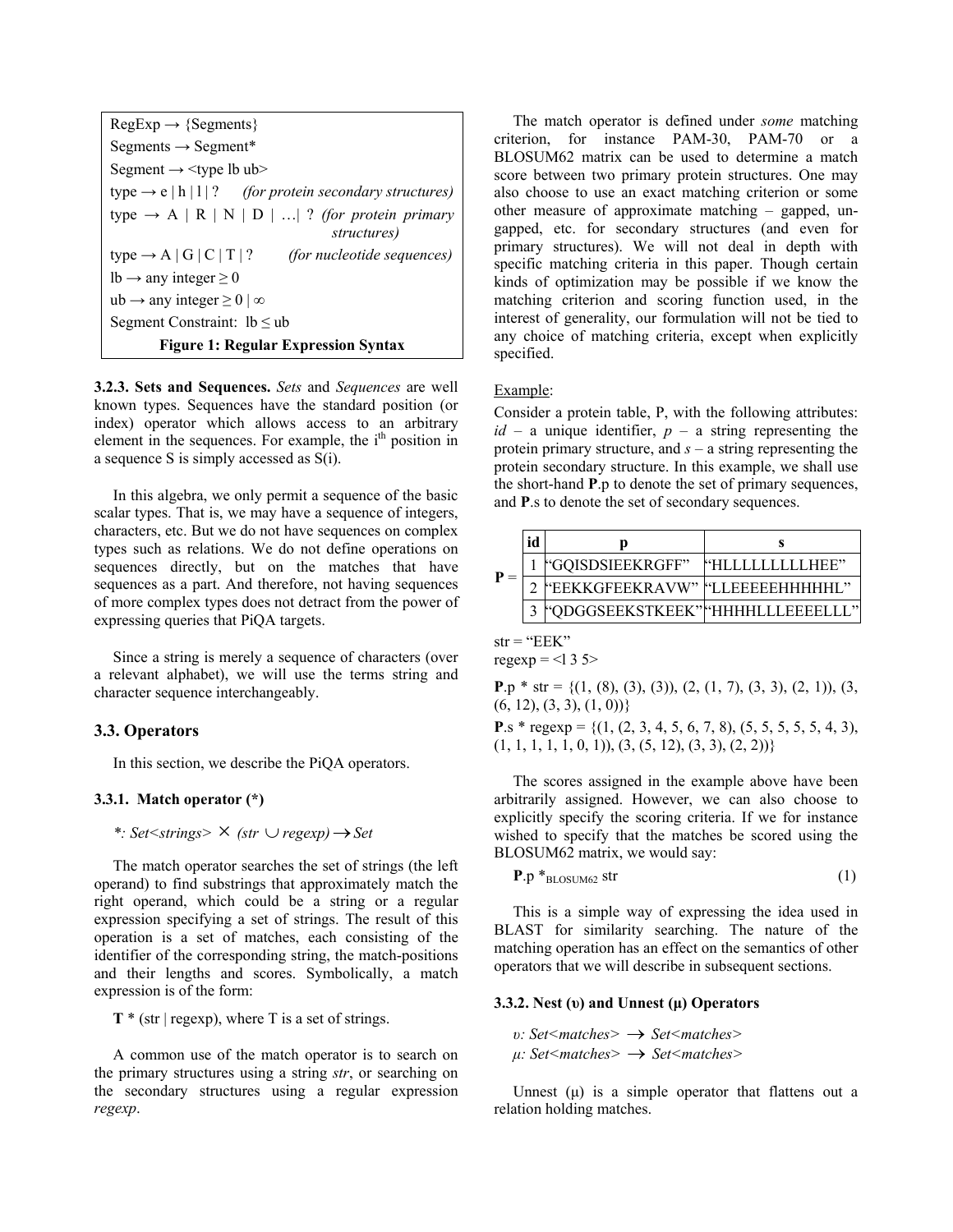| id | position | length | score |
|----|----------|--------|-------|
|    |          |        |       |
|    |          |        |       |
|    |          |        |       |
|    |          |        |       |
|    |          |        |       |

For instance, " $\mu$  ( {(1, (8), (3), (3)), (2, (1, 7), (3, 3), (2, 1)), (3, (6, 6), (3, 8), (1, 7))} )", produces the relation:

The Nest operation (υ) is merely the reverse. It collapses the unnested set into a set of matches.

To demonstrate the use of the nest and unnest operators, consider the simplistic BLAST expression in Equation 1. We can restrict the matches to only contain match elements with a score greater than a certain threshold *T*, as:

$$
\upsilon_{(pos,\:score,\:len)}(\sigma_{score \geq T}(\mu_{match\:sequence}(P.p *_{\text{BLOSUM62}} str)) \quad (2)
$$

Since the set of matches can be viewed as a PNF relation, the nest and unnest operators are inverses of each other. Furthermore, this inverse relationship is preserved under each of the operations in the algebra. (In the interest of space, we omit the proof in this paper, which requires exhaustively examining the operators.)

## **3.3.3. Union Operator (∪)**

#### U *: Set<matches>* × *Set<matches>*→*Set<matches>*

The union operator generates a set that consists of all the matches in the two sets it operates on. If match elements with a common protein exist in the two sets, then they are combined in a single match in the result.

Symbolically, the operation is represented as:

$$
T = R \cup S
$$

where **R** and **S** are two sets of matches, and **T** is their union.

#### Example:

**R** = { $(1, (3, 6, 9), (3, 3, 3), (2, 2, 2)), (2, (1, 4), (4, 4), (3, 4))$ 4))}  $S = \{(2, (5), (4), (3)), (5, (1, 8), (5, 5), (4, 5))\}$ **T** = **R**  $\bigcup$  **S** = {(1, (3, 6, 9), (3, 3, 3), (2, 2, 2)), (2, (1, 4, 5), (4, 4, 4), (3, 4, 3)), (5, (1, 8), (5, 5), (4, 5))}

#### **3.3.4. Intersection Operator**  $(\bigcap)$

I*: Set<matches>* × *Set<matches>*→*Set<matches>* 

The intersection of two sets of matches consists only of matches with proteins common to both sets. Within each match only match elements common to both sets are included.

Symbolically, the operation is represented as:

$$
\mathbf{T} = \mathbf{R} \cap \mathbf{S}
$$

where **R** and **S** are two sets of matches, and **T** is their exact intersection.

### Example:

**R** = { $(1, (3, 6, 9), (3, 3, 3), (2, 2, 2)$ },  $(2, (1, 4), (4, 4), (3, 4))$ 4)), (3, (7, 13, 22), (7, 7, 7), (5, 6, 6))}

 $S = \{(2, (1, 5), (4, 6), (3, 5)), (3, (13), (7), (6)), (5, (1, 8),$  $(6, 6), (5, 6)$ 

**T** = **R**  $\bigcap$  **S** = {(2, (1), (4), (3)), (3, (13), (7), (6))}

We observe that:  $T = v_{\text{(nos score len)}}(\mu_{\text{match-sequence}}(R) \cap \mu_{\text{match-sequence}}(S))$ 

### **3.3.5. Difference Operator (−)**

$$
-: Set < matches > \times Set < matches > \rightarrow Set < matches >
$$

The difference of two sets of matches consists of matches that are present in the first set and not in the second set.

Symbolically, the operation is represented as:

 $T = R - S$ 

where **R** and **S** are two sets of matches, and **T** is their difference.

#### Example:

 $\mathbf{R} = \{(1, (3, 6, 9), (3, 3, 3), (2, 2, 2)), (2, (1, 4), (4, 4), (3,$ 4)), (3, (7, 13, 22), (7, 7, 7), (5, 6, 6))}  $S = \{(2, (1, 5), (4, 6), (3, 5)), (3, (13), (7), (6)), (5, (1, 8),$  $(6, 6), (5, 6)$ }

**T** = **R** − **S** = {(1, (3, 6, 9), (3, 3, 3), (2, 2, 2)), (2, (4), (4),  $(4)$ ,  $(3, (7, 22), (7, 7), (5, 6))$ 

The keen reader may notice that the set union, intersection, and difference operators defined in this paper are similar to the extended set operators defined in [18].

#### **3.3.6. Match Extension Operators (|, ||)**

*|: Match* × *Match* →*Match* 

*||: Set<Matches>* × *Set<Matches>* → *Set<Matches>* 

The match extension operator | operates on two matches and returns a match that is the list of all matches that can be formed by concatenating a match from Match-1 with a match from Match-2. That is, the result of the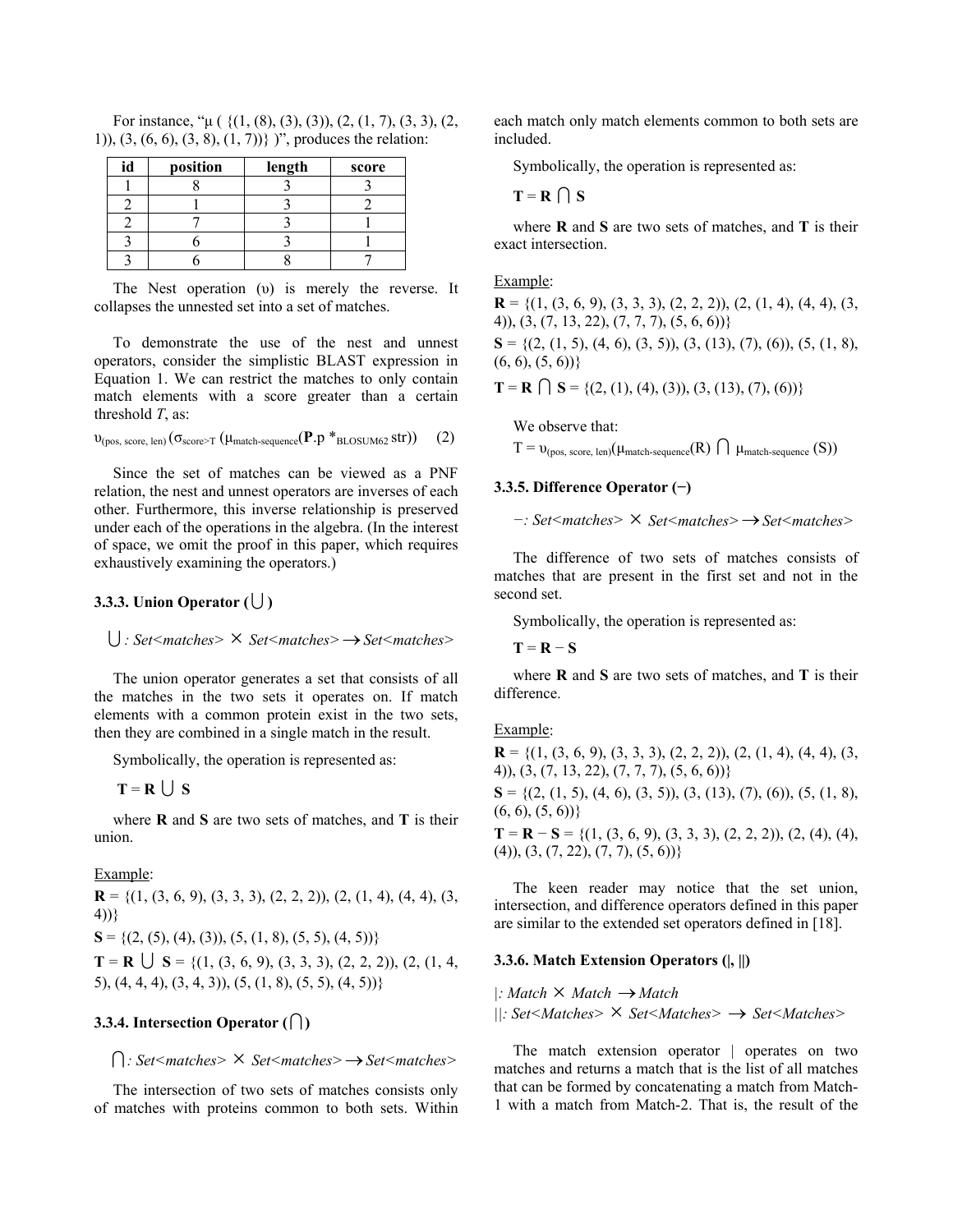operator is the list of matches in its left operand that could be extended in length using the right operand. The new scores in the extended matches can be specified using a general function that takes as input the two matches.

Symbolically, let

 $m_1$  = (pid<sub>1</sub>, (a<sub>1</sub>, a<sub>2</sub>, a<sub>3,</sub> ... a<sub>p</sub>), L<sub>1</sub>, S<sub>1</sub>) be a match, and  $m_2$  = (pid<sub>2</sub>, (b<sub>1</sub>, b<sub>2</sub>, b<sub>3</sub>, ... b<sub>q</sub>), L<sub>2</sub>, S<sub>2</sub>) be another match.  $m_1 | m_2$  is defined only when pid<sub>1</sub> = pid<sub>2</sub>,

and is equal to (pid<sub>1</sub>, (c<sub>1</sub>, c<sub>2</sub>, c<sub>3</sub>, ..., c<sub>r</sub>), L<sub>3</sub>, S<sub>3</sub>),

where  $c_i = a_i$ , and for some k,

 $a_i + L_1(j) = b_k$ , and  $L_3(i) = L_1(j) + L_2(k)$ 

Clearly, the operator is not commutative.

If **R** and **S** are sets of matches, then the match extension is specified as follows:

 $T = R \parallel S = \{M \mid M = m_1 \mid m_2, m_1 \in R, m_2 \in S \}$ 

Example:

**R** = { $(1, (1, 8, 22), (4, 10, 6), (4, 8, 5)$ },  $(2, (3, 7), (3, 4),$  $(3, 3)$ }

 $S = \{(1, (5, 15, 28), (10, 2, 7), (9, 2, 6), (5, (1), (7), (5))\}$ 

**T** = **R**  $\parallel$  **S** = {(1, (1, 22), (14, 13), (13, 11))}, assuming that the final score is the sum of the two scores.

The general form of the match extension operator concatenates two matches that are at most at a distance *d* and recomputes the score of the new match. The match extension operator described above is obtained by putting k=0 in the generalized form. One can mathematically describe the operator as follows:

 $m_1$  = (pid<sub>1</sub>, (a<sub>1</sub>, a<sub>2</sub>, a<sub>3,</sub> ... a<sub>p</sub>), L<sub>1</sub>, S<sub>1</sub>) be a match, and

 $m_2$  = (pid<sub>2</sub>, (b<sub>1</sub>, b<sub>2</sub>, b<sub>3</sub>, ... b<sub>q</sub>), L<sub>2</sub>, S<sub>2</sub>) be another match.

 $m_1 |_d m_2$  is defined only when pid<sub>1</sub> = pid<sub>2</sub>,

and is equal to (pid<sub>1</sub>, (c<sub>1</sub>, c<sub>2</sub>, c<sub>3</sub>, ..., c<sub>r</sub>), L<sub>3</sub>, S<sub>3</sub>),

where  $c_i = a_i$ , and for some k,

 $b_k - (a_i + L_1(i)) \le d$ , and  $L_3(i) = L_1(i) + L_2(k) + d$ 

If **R** and **S** are sets of matches, then the operation of match extension can be written as

 $T = R || d S = {M || M = m1 || d m2 m1 \in R, m2 \in S}$ 

Example:

**R** = { $(1, (1, 8, 22), (4, 10, 6), (4, 8, 5)$ },  $(2, (3, 7), (3, 4)$ ,  $(3, 3)$ }  $S = \{(1, (7, 15, 28), (10, 2, 7), (9, 2, 6), (5, (1), (7), (5))\}$  $T = R ||_2 S = \{(1, (1, 22), (16, 13), (12, 11))\}$ 

### **3.3.7. Contains Operators (**Φ **,**φ **)**

φ *: Match* × *Match*→*Match* 

Φ *: Set<Matches>* × *Set<Matches>*→*Set<Matches>* 

The contains operator  $\phi$  is in a certain sense a generalization of the exact intersection operator, i.e., a weaker definition of intersection over a set of matches. It returns a match position in Match-1 (the first match input), if the corresponding string contains (is a superset of) the string that corresponds to a match position in Match-2.

Let

 $m_1$  = (pid<sub>1</sub>, (a<sub>1</sub>, a<sub>2</sub>, a<sub>3,</sub> ... a<sub>p</sub>), L<sub>1</sub>, S<sub>1</sub>) be a match, and

 $m_2$  = (pid<sub>2</sub>, (b<sub>1</sub>, b<sub>2</sub>, b<sub>3</sub>, ... b<sub>a</sub>), L<sub>2</sub>, S<sub>2</sub>) be another match.

 $m_1 \phi m_2$  is defined only when pid<sub>1</sub> = pid<sub>2</sub>

and is equal to (pid<sub>1</sub>, (c<sub>1</sub>, c<sub>2</sub>, c<sub>3</sub>, …, c<sub>r</sub>), L<sub>3</sub>, S<sub>3</sub>),

where  $c_i = a_i$ ,

and for some k,  $a_i \leq b_k$  and  $a_i + L_1(i) \geq b_k + L_2(k)$ 

Symbolically, if **R** and **S** are sets of matches, then the contains operation on these sets can be expressed as:

$$
\mathbf{T} = \mathbf{R} \, \Phi \, \mathbf{S} = \{ m \mid m_1 \in \mathbf{R}, m_2 \in \mathbf{S}, m = m_1 \, \phi \, m2 \}
$$

Example:

 $\mathbf{R} = \{(1, (1, 8, 22), (4, 10, 6), (4, 8, 5)), (2, (3, 7), (3, 4),\}$  $(3, 3)$ }  $S = \{(1, (5, 15, 28), (10, 2, 7), (9, 2, 6), (5, (1), (7), (5))\}$  $T = R \Phi S = \{(1, (8), (10), (8))\}$ 

### **3.3.8. Not-contains Operators (**Ψ **,**<sup>ψ</sup> **)**

 $ψ$  *: Match*  $×$  *Match*  $→$  *Match* 

Ψ *: Set<Matches>* × *Set<Matches>*→*Set<Matches>* 

The not-contains operator  $\psi$  is in some sense a generalization of the difference operator. Over matches, the operation produces a match from its left operand if a match element from the right operand is not contained in the left operand.

Let

 $m_1$  = (pid<sub>1</sub>, (a<sub>1</sub>, a<sub>2</sub>, a<sub>3</sub>, ... a<sub>p</sub>), L<sub>1</sub>, S<sub>1</sub>) be a match, and  $m_2$  = (pid<sub>2</sub>, (b<sub>1</sub>, b<sub>2</sub>, b<sub>3</sub>, ... b<sub>a</sub>), L<sub>2</sub>, S<sub>2</sub>) be another match.  $m_1 \psi$  m<sub>2</sub> is defined only when pid<sub>1</sub> = pid<sub>2</sub> and is equal to (pid<sub>1</sub>, (c<sub>1</sub>, c<sub>2</sub>, c<sub>3</sub>, ..., c<sub>r</sub>), L<sub>3</sub>, S<sub>3</sub>), where  $c_i = a_i$ , and for no k,  $a_i \leq b_k$  and  $a_i + L_1(i) \geq b_k + L_2(k)$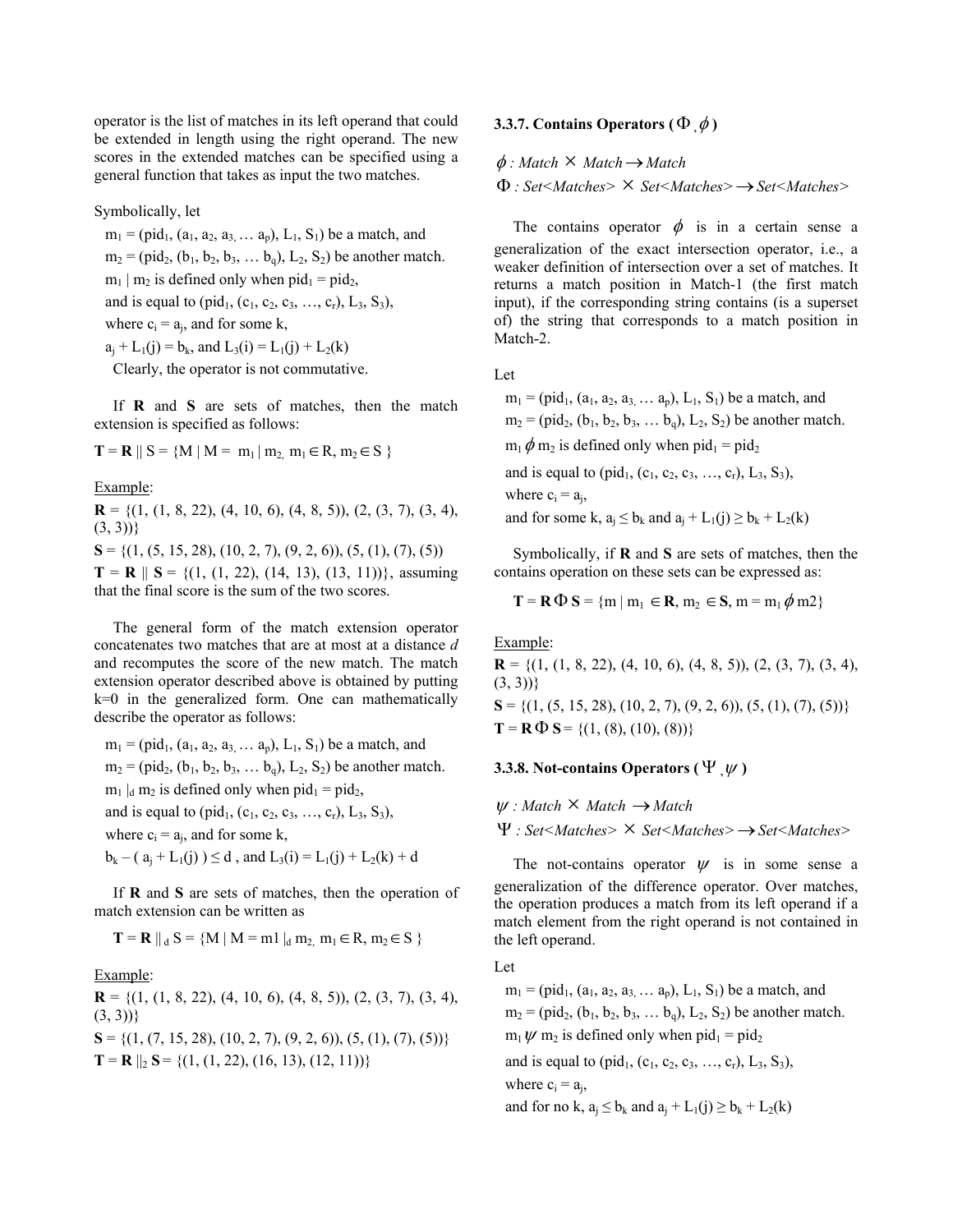Symbolically, if **R** and **S** are sets of matches, then the result of the not-contains operation can be written as:

$$
\mathbf{T} = \mathbf{R} \, \Psi \, \mathbf{S} = \{ m \mid m_1 \in \mathbf{R}, m_2 \in \mathbf{S}, m = m_1 \, \psi \, m2 \}
$$

We note that  $\mathbf{R} \Psi \mathbf{S} = \mathbf{R} - (\mathbf{R} \Phi \mathbf{S})$ . A formal proof for this statement requires showing that  $R\Phi S$  includes all the match elements in R that contain some S element, and the matches produced by this operation are precisely the ones that need to be excluded from R.

Example:

 $\mathbf{R} = \{(1, (1, 8, 22), (4, 10, 6), (4, 8, 5)), (2, (3, 7), (3, 4),\}$  $(3, 3)$ }  $S = \{(1, (5, 15, 28), (10, 2, 7), (9, 2, 6), (5, (1), (7), (5))\}$ **T** = **R**  $\Psi$  **S** = {(1, (1, 22), (4, 6), (4, 5)), (2, (3, 7), (3, 4),  $(3, 3)$ }

## **4. Examples of Queries in PiQA**

In this section, we present examples of queries to demonstrate the expressive power of PiQA. These examples are expressed on a protein table **P**, which has the same structure as the example used in Section 3.3.1.

## **4.1. Sample Queries**

*1. Find all proteins that contain the primary structure sequence "QISDSIE" with the secondary structure of "DSI" being <H 3 3> or <L 3 3>.* 

(**P**.p \* "QIS") || ((**P**.p \* "DSI") Φ ((**P**.s \* <H 3 3>)  $\left( \int (P \cdot S * \langle L \cdot 3 \cdot 3 \rangle)) \right) || (P \cdot D * "E")$ 

*2. Find all proteins that contain the secondary structure <E 1 5><L 2 2><E 3 9> and a primary structure sequence "SSDGTQ" nowhere within it.* 

 $(P_s * \leq E 15 > \leq L 2 \geq \leq E 39 >) \Psi (P_n * "SSDGTO")$ 

*3. Find all proteins that contain the primary structure sequence "SPPNKD" with the condition that the secondary structure for "PP" is not <E 2 2>.* 

(**P**.p \* "S") || ((**P**.p \* "PP") – (**P**.s \* <E 2 2>)) || (**P**.p \* "NKD")

*4. Find all proteins that have the secondary structure <H 3 6> or <E 4 5> and the primary structure "NKN" contained in it.* 

$$
((P.s * < H 3 6>) \cup (P.s * < E 4 5>)) \Phi (P.p * "NKN")
$$

*5. Match "AAANBPPPPF" with the database, but ignore mismatch in the segment NBPPP if it is on a loop.* 

 $(P.p * "AAA") || ((P.p * "NBPPP") \bigcup (P.s * < L 5 5>) ||$ (**P**.p \* "PF")

*6. Match a protein with secondary structure <L 20 40><E 10 30> that has the fragment "AAPQS" in the loop segment.* 

((**P**.s \* <L 20 40>) Φ (**P**.p \* "AAPQS")) || (**P**.s \* <E 10 30>)

## **4.2. Expressing BLAST**

As mentioned earlier in the paper, BLAST is a family of similarity searching tools. One of the tools called *blastp* is used for searching protein datasets. The blastp operation was simplistically expressed in Equation 2 in Section 3.3.2. However, we can express this operation at a finer detail as described below.

Consider a blastp query for matching the sequence "QAANVP". To express this query in PiQA, we introduce the following notation: Let  $\Delta_k$  denote the set of all possible protein strings of length k. If we are considering proteins from only the basic 20 amino acids, then the size of  $\Delta_k$  would be  $20^k$ .

The first step of BLAST, in which we prune out all the *k*-mers below a certain threshold *T*, can be expressed as:

 $\mathbf{A} = \mathbf{v}_{(pos, score, len)} (\sigma_{score > T} (\mu_{match-sequence} (\mathbf{B} *_{BLOSUM62} \Delta_3))),$ where  $\mathbf{B} = \{``QAA", ``AAN", ``ANV", ``NVP"\}$ 

The second step of BLAST, in which the database is searched to find hits that match with any of the *k*-mers from the previous step, can be expressed as:

$$
\mathbf{R} = \mathbf{A} *_{\text{Exact}} \mathbf{P}.\mathbf{p}
$$

The third step of BLAST involves extending the hits to form high-scoring segment pairs (HSPs). The first version of BLAST extends the hits residue by residue on both sides. In the second version, a two-hit method is used which extends hits only when two of the hits are within a certain distance. There are several variations on the heuristic for this step. We express this step as:

 $\mathbf{C} = \mathbf{R} \parallel_{\text{Maxdist}} \mathbf{R} \parallel_{\text{Maxdist}} \mathbf{R} \parallel_{\text{Maxdist}} \mathbf{R} \dots$ 

We could incorporate a transitive closure for the match extension operator in the algebra so that all possible ways of extending the hits are captured in the algebra. BLAST stops extending the hits when the score of the extended hit drops below a certain value of the maximum that it had reached since the start of the third step. A simple selection can be used to only output matches with a minimum score from C. When writing this programmatically, a while loop structure can be used to stop the hit-extension process precisely when it is desired. This is much like the use of while in SQL even though it is not part of the relational algebra.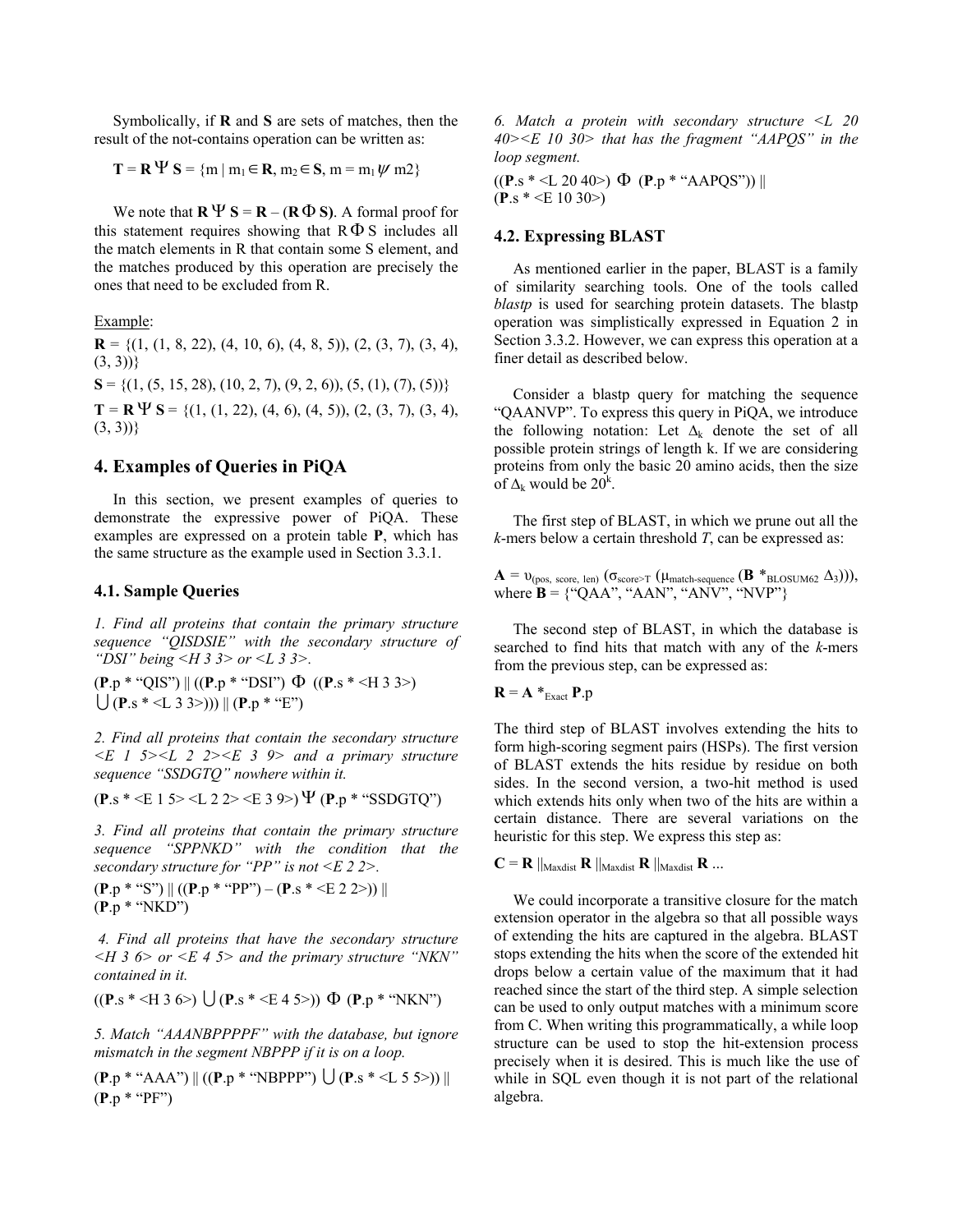| <b>Operation</b>                                                                      | <b>Approximate Cost</b>                              | <b>Notes</b>                                                                                                                                                                                  |
|---------------------------------------------------------------------------------------|------------------------------------------------------|-----------------------------------------------------------------------------------------------------------------------------------------------------------------------------------------------|
| Match $(*)$ ,                                                                         | $O( A $ *avg-size of a<br>tuple*query length)        | Assuming that a full<br>scan of the input table<br>A is required, and using<br>FSA-style pattern<br>an<br>matching as in $[12]$ .                                                             |
| nest (0),<br>unnest $(\mu)$                                                           | $O( A $ *avg-size of a<br>tuple)                     | Assuming a full scan of<br>the input table A.                                                                                                                                                 |
| Set<br>Operations<br>$(U,\bigcap,-)$                                                  | $O( \nu(A)  +  \nu(B) )$                             | The two inputs are sets<br>A and B; assuming an<br>in-memory hash-based<br>evaluation.                                                                                                        |
| Contains<br>and not-<br>contains<br>$(\Phi,\Psi)$ ,<br>and match<br>extension<br>(  ) | $O( A  +  B  +$<br>$\frac{ \nu(A)  *  \nu(B) }{ A }$ | The two inputs are sets<br>A and B; cost assumes<br>an in-memory hash-<br>based implementation<br>for pairing matches,<br>and a nested-loops like<br>algorithm for joining<br>match elements. |

**Table 1: Costs Formulae** 

#### **5. Query Evaluation**

To generate an optimal query plan, a query optimizer needs to estimate the cost of the various operations, and also needs to exploit the properties of the operators to generate all possible equivalent query plans. We explore these issues in turn in this section.

### **5.1. Cost Model**

Simple cost formulae for the various operations are shown in Table 1. In the formulae, we omit the cost of producing the output, which in a practical implementation should be estimated and added to each formula. We also assume that the match sequences are not empty.

#### **5.2. Generation of Query Plans**

In generating query plans, the optimizer considers various reordering of the operators. For the set of operators that we have proposed, Table 2 shows the properties that can be exploited in query optimization.

## **5.3. Example of Query Optimization**

Next, we illustrate the generation of query plans using the following query: *Match the primary structure sequence AAANBPPPPF with the database, but ignore a mismatch in the segment NBPPP if it is on a loop*.

| Oper-<br>ator                         | Comm-<br>utative | Assoc-<br>iative | <b>Distributes Over</b>                         |
|---------------------------------------|------------------|------------------|-------------------------------------------------|
| $\vert \ \vert$                       | Yes              | Yes              | $\lceil$                                        |
| $\bigcap$                             | Yes              | Yes              | $\bigcup, \neg, \Phi$                           |
|                                       | N <sub>0</sub>   | No               |                                                 |
| Ф                                     | N <sub>0</sub>   | N <sub>0</sub>   | $U, \bigcap_{\tau}$                             |
| Ψ                                     | N <sub>0</sub>   | N <sub>0</sub>   |                                                 |
| $\begin{array}{c} \hline \end{array}$ | N <sub>0</sub>   | Yes              | $U, \bigcap_{x}$ -                              |
| υ                                     | n/a              | n/a              | $\bigcup, \bigcap, \neg, \parallel, \Phi, \Psi$ |
| μ                                     | n/a              | n/a              | $\bigcup, \bigcap, \neg, \parallel, \Phi, \Psi$ |

**Table 2: Properties of Operators** 

In our algebra, this query is expressed as:

 $(P.p * "AAA") || ((P.p * "NBPPP") \cup (P.s *  $\leq L 5 5$ )) ||$ (**P**.p \* "PF")

Since the match extension operator (||) is associative and distributive over the union operator  $(U)$ , we can generate a number of equivalent algebraic expressions, as listed below:

- i. (**P**.p \* "AAA") ||  $((P.p * "NBPPP") \cup (P.s * < L 5 5))$ (**P**.p \* "PF')
- ii.  $((P.p * "AAA") \|(P.p * "NBPPP") \|(P.p * "PF") \}\$  $((P.p * "AAA") \parallel (P.s * < L 5 5>) \parallel (P.p * "PF")$
- iii.  $((P.p * "AAA" || P.p * "NBPPP")$  (**P**.p \* "AAA" **|| P**.s \* <L 5 5>)) || **P**.p \* "PF"
- iv. (**P**.p \* "AAA") || ((**P**.p \* "NBPPP" || **P**.p \* "PF") U  $(P_s * < L 5 5 > || P_p * "PF")$

Observe that in executing each of the plans listed above, we would need to perform three match operations. Also notice that all the strings that are in the result of the expression are likely to be in the result of *each* of the match operations. Instead of evaluating each match by reading the entire protein table P, we may be able to optimize this query by picking one of the three match operations and using the set of proteins that it matches to constitute the set over which the other matches are evaluated. This set is likely to be smaller than the full dataset P, which may lead to a more optimal query plan.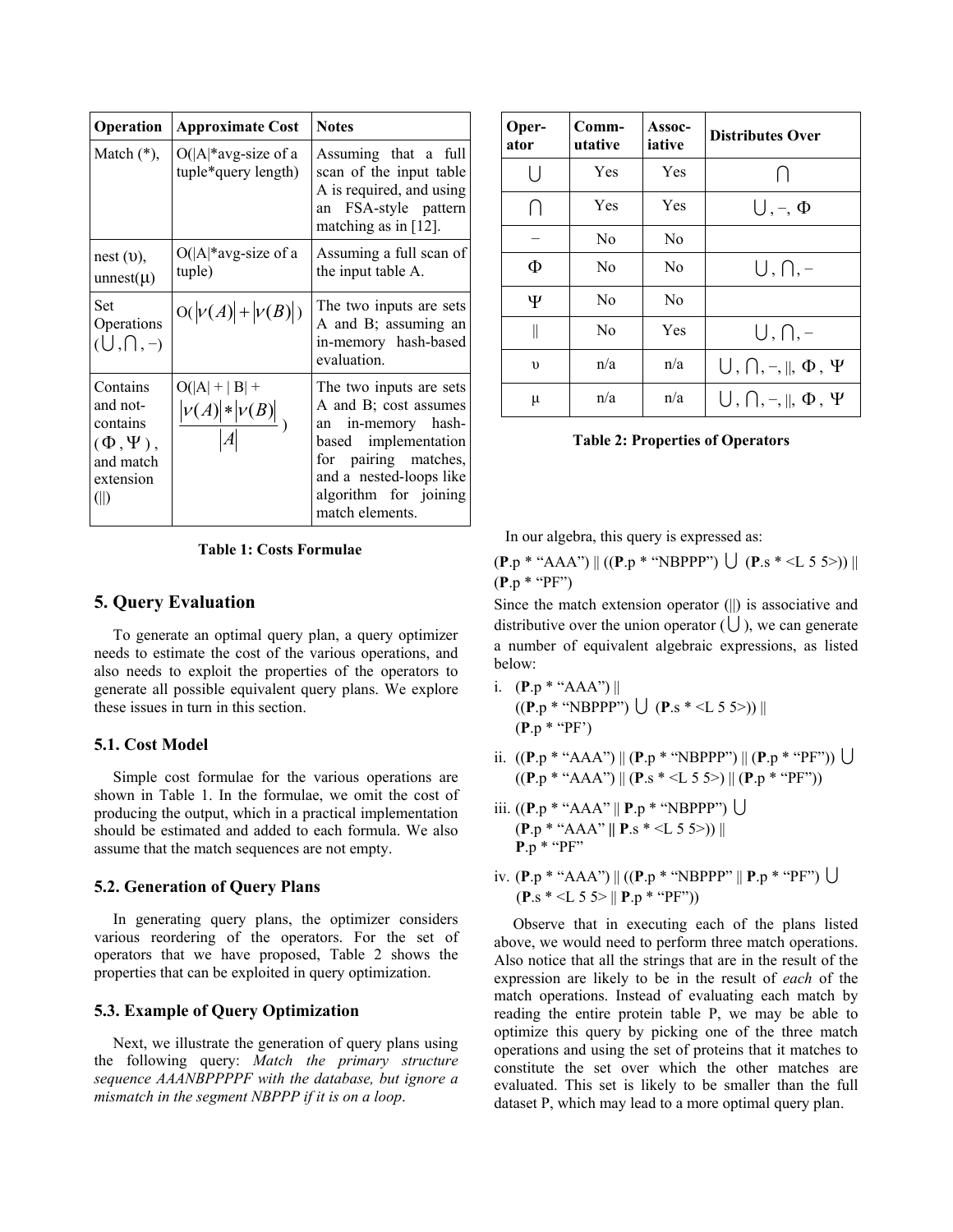

**Figure 2: Query Plan for Sample Query** 

To pick an optimal query plan, the optimizer needs to accurately estimate the *selectivities* of the various predicates. In this example, we define selectivity as the fraction of the number of matching proteins in the data set that are selected by the predicate.

Consider the two predicates using "NBPPP" and "AAA" in the sample query. Let  $p_1$  and  $p_2$  denote these two predicates respectively. For the purpose of this example, consider the following protein table:

| id |                           | s |
|----|---------------------------|---|
|    | "AAATTRTAAUNBPPPPSTTT"    |   |
| 2  | "PSSSQRRTTSTRRASAUWVV"    |   |
| 3  | "UIPPSTTTGGGNBPPPTTTARAR" |   |
|    | "QQQPPLSSTTRRWRNNNBBB"    |   |
|    | "AQATTTNBPPPVVVWUIPLAAR"  |   |

In this example, the selectivity of the predicates  $p_1$  is 0.6 while that of  $p_2$  is 0.2. Consequently, it is beneficial to evaluate the  $p_2$  before evaluating  $p_1$ .

Two alternative query plans for evaluating the sample query are presented in Figures 2 and 3. In Figure 3, we use an operator *Cache* to store an intermediate result (either in memory or on disk) which can be consumed by multiple operators. If the selectivity of the predicate using "AAA" is significantly lower than the other predicates, the plan shown in Figure 3 is likely to be more efficient than the plan shown in Figure 2.

Finally, we note that if the query is required to produce all matches above a certain score, then the query optimizer is limited in the number of alternative query plans that it can consider.



**Figure 3: Alternative Query Plan** 

## **6. Conclusions and Future Work**

In this paper we have presented PiQA, an algebra for expressing queries on both the primary and secondary structures of proteins. The algebra provides a rich set of operators that permits approximate matching, combination of two or more matches, and various set operations on the matches. The algebra provides a unified approach to querying on both primary and secondary structures of proteins, and can also be used to optimize complex queries.

The next step in our research is to design and implement algorithms for the PiQA operators. We plan on building these algorithms in a system called Periscope that we are building to manage and query biological data sets. In addition, we also plan on designing and implementing a query language, called PiQL, based on the proposed algebra.

PiQA is the first step in developing a more comprehensive declarative querying interface on *all* protein structures. In the future, we plan on extending the algebra to allow querying on the tertiary and quaternary structures of proteins. Currently, the tertiary and quaternary structures are only known for a small subset of proteins [6], but this is likely to change in the future, making a fully integrated querying approach very useful.

In addition, in the future we also plan on investigating more complex probabilistic operations on sequences, and data types such as trees (e.g. phylogenetic trees) and graphs (e.g. protein interaction maps) that are often produced using sequence analysis. A key challenge is to keep the algebra manageable (i.e. implementable), while extending its functionality.